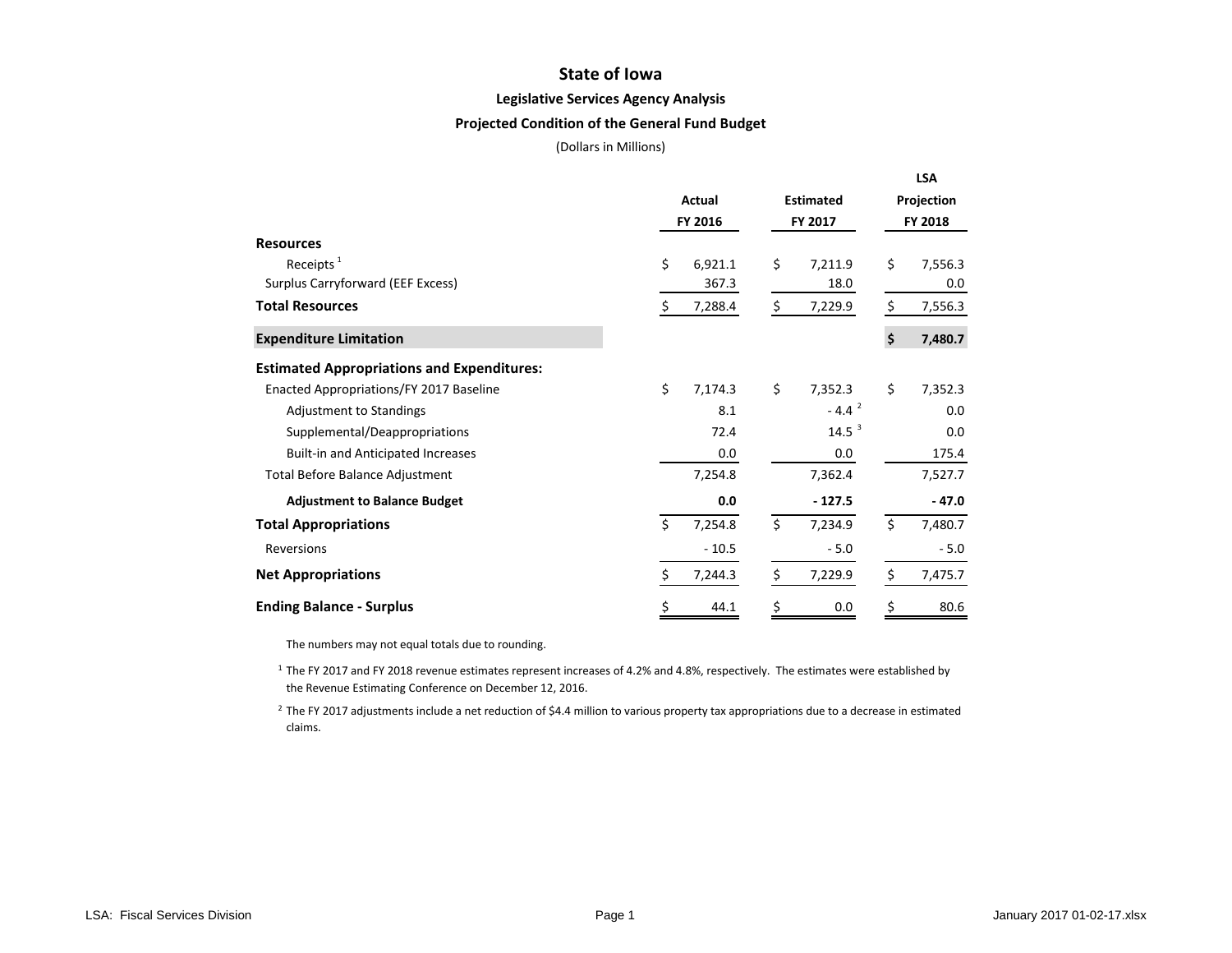## **State of Iowa Reserve Funds**

| <b>Cash Reserve Fund (CRF)</b><br>Actual         |                        | <b>Estimated</b>       | Projection             |  |  |
|--------------------------------------------------|------------------------|------------------------|------------------------|--|--|
|                                                  | FY 2016                | FY 2017                | FY 2018                |  |  |
| <b>Funds Available</b>                           |                        |                        |                        |  |  |
| <b>Balance Brought Forward</b>                   | \$<br>523.3            | \$<br>539.0            | \$<br>553.5            |  |  |
| Gen. Fund Transfer from Surplus                  | 410.7                  | 44.1                   | 0.0                    |  |  |
| <b>Intrastate Receipts</b>                       | 0.0                    | 0.0                    | 0.0                    |  |  |
| <b>Total Funds Available</b>                     | \$<br>934.0            | $\frac{1}{2}$<br>583.1 | $\frac{1}{2}$<br>553.5 |  |  |
| <b>Excess Transferred to EEF</b>                 | $-395.0$               | $-29.6$                | 0.0                    |  |  |
| <b>Balance</b>                                   | \$<br>539.0            | $\frac{1}{2}$<br>553.5 | \$<br>553.5            |  |  |
| Maximum 7.5%                                     | \$<br>539.0            | \$<br>553.5            | \$<br>566.7            |  |  |
| <b>Economic Emergency Fund (EEF)</b>             | Actual                 | <b>Estimated</b>       | Projection<br>FY 2018  |  |  |
|                                                  | FY 2016                | FY 2017                |                        |  |  |
| <b>Funds Available</b>                           |                        |                        |                        |  |  |
| <b>Balance Brought Forward</b>                   | \$<br>174.5            | \$<br>189.9            | \$<br>184.5            |  |  |
| <b>Excess from Cash Reserve</b>                  | 395.0                  | 29.6                   | 0.0                    |  |  |
| <b>Total Funds Available</b>                     | \$<br>569.5            | \$<br>219.5            | \$<br>184.5            |  |  |
| <b>Appropriations &amp; Transfers</b>            |                        |                        |                        |  |  |
| <b>Excess Transferred to General Fund</b>        | \$<br>$-367.3$         | \$<br>$-18.0$          | \$<br>0.0              |  |  |
| <b>Excess Transferred to Taxpayer Trust Fund</b> | 0.0                    | 0.0                    | 0.0                    |  |  |
| Executive Council - Performance of Duty          | $-12.3$                | $-17.0$                | $-3.4$                 |  |  |
| <b>Balance</b>                                   | $\frac{1}{2}$<br>189.9 | $\frac{1}{2}$<br>184.5 | \$<br>181.1            |  |  |
| Maximum 2.5%                                     | \$<br>179.7            | \$<br>184.5            | \$<br>188.9            |  |  |
| <b>Combined Reserve Fund Balances</b>            | Actual                 |                        | Projection             |  |  |
|                                                  | FY 2016                | FY 2017                | FY 2018                |  |  |
| Cash Reserve Fund                                | \$<br>539.0            | \$<br>553.5            | \$<br>553.5            |  |  |
| <b>Economic Emergency Fund</b>                   | 189.9                  | 184.5                  | 181.1                  |  |  |
| <b>Total CRF and EEF</b>                         | \$<br>728.9            | \$<br>738.0            | \$<br>734.6            |  |  |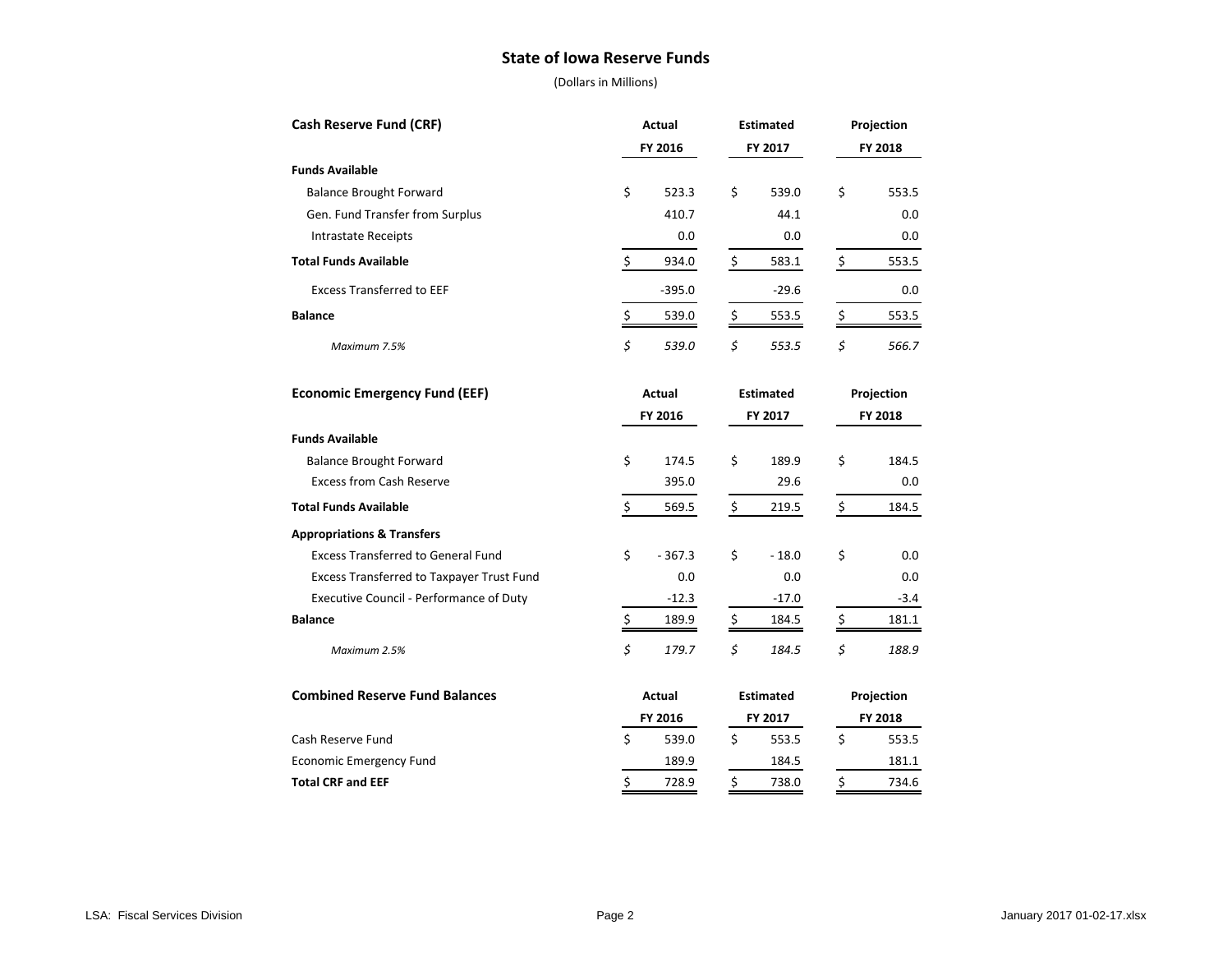### **FY 2018 General Fund Built-in and Anticipated Expenditures**

|                                                                | <b>LSA</b>                   |
|----------------------------------------------------------------|------------------------------|
|                                                                | <b>Estimates</b>             |
| <b>Built-in Changes</b>                                        |                              |
| 1. Human Services - Medical Assistance                         | \$<br>58.1                   |
| 2. Education - K-12 School Foundation Aid                      | 61.3                         |
| 3. Natural Resources - REAP                                    | 20.0                         |
| 4. Management - Technology Reinvestment Fund                   | 17.5                         |
| 5. Education - Instructional Support Program                   | 14.8                         |
| 6. Management – State Appeal Board Claims                      | 4.7                          |
| 7. College Aid – College Work Study Standing                   | 2.8                          |
| 8. Public Safety - Peace Officer Retirement Unfunded Liability | 2.5                          |
| 9. Education - Nonpublic School Transportation                 | 2.0                          |
| 10. Revenue - Homestead Property Tax Credit                    | 0.9                          |
| 11. Economic Development Authority - World Food Prize          | 0.3                          |
| 12. Cultural Affairs - County Endowment Fund                   | 0.1                          |
| 13. Revenue - Military Service Tax Credit and Exemption        | $-0.2$                       |
| 14. Revenue – Elderly and Disable Tax Credit Tax               | $-1.0$                       |
| 15. Revenue - Commercial/Industrial Property Tax               | $-2.5$                       |
| 16. College Aid - Iowa Tuition Grant (nonprofit)               | $-3.4$                       |
| Subtotal                                                       | $\ddot{\mathsf{S}}$<br>177.9 |
| <b>Anticipated Expenditure Changes</b>                         |                              |
| 17. Management - Salary Annualization                          | \$<br>26.3                   |
| 18. Human Services - Child Care Assistance                     | 11.3                         |
| 19. Human Services - Child and Family Services                 | 5.5                          |
| 20. Human Services - Field Operations                          | 4.5                          |
| 21. Corrections - Drug Costs at Oakdale                        | 2.2                          |
| 22. Public Safety – Peace Officers' Retirement System          | 0.9                          |
| 23. Corrections - County Billings                              | 0.8                          |
| 24. Education – Teacher Leadership Compensation System         | $-54.0$                      |
| Subtotal                                                       | \$<br>$-2.5$                 |
| Total                                                          | \$<br>175.4                  |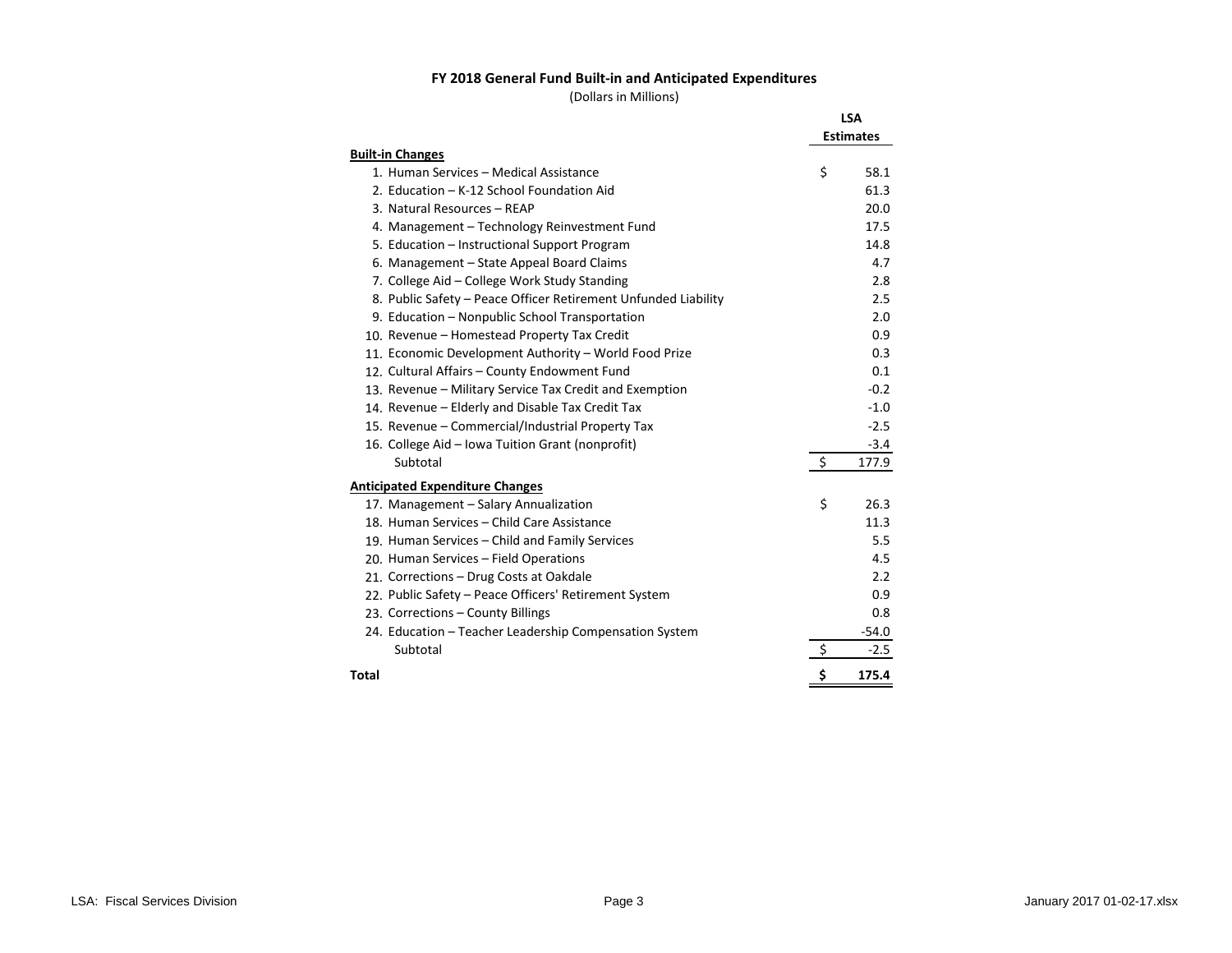# **Taxpayers Trust Fund**

(Dollars in Millions)

|                                                    | Actual<br>FY 2016 |     | <b>Estimated</b><br>FY 2017 |     | Projected<br><b>FY 2018</b> |     |
|----------------------------------------------------|-------------------|-----|-----------------------------|-----|-----------------------------|-----|
| <b>Funds Available</b>                             |                   |     |                             |     |                             |     |
| <b>Balance Brought Forward</b>                     | \$                | 8.1 | S                           | 8.1 | S                           | 8.1 |
| <b>Economic Emergency Transfer</b>                 |                   | 0.0 |                             | 0.0 |                             | 0.0 |
| Reversion from Taxpayer Trust Fund Tax Credit Fund |                   | 0.0 |                             | 0.0 |                             | 0.0 |
| Interest                                           |                   | 0.0 |                             | 0.0 |                             | 0.0 |
| <b>Total Funds Available</b>                       |                   | 8.1 |                             | 8.1 |                             | 8.1 |
| <b>Total Expenditures</b>                          |                   | 0.0 | S                           | 0.0 | S                           | 0.0 |
| <b>Balance Carried Forward</b>                     |                   | 8.1 |                             | 8.1 |                             | 8.1 |

# **Taxpayers Trust Fund Tax Credit Fund**

|                                                              | Actual<br>FY 2016 |     | <b>Estimated</b><br><b>FY 2017</b> |     | Projected<br><b>FY 2018</b> |     |
|--------------------------------------------------------------|-------------------|-----|------------------------------------|-----|-----------------------------|-----|
| <b>Funds Available</b>                                       |                   |     |                                    |     |                             |     |
| <b>Balance Brought Forward</b>                               | \$                | 0.0 | S                                  | 0.0 | S                           | 0.0 |
| Transfer from Taxpayer Trust Fund                            |                   | 0.0 |                                    | 0.0 |                             | 0.0 |
| <b>Total Funds Available</b>                                 |                   | 0.0 |                                    | 0.0 |                             | 0.0 |
| <b>Expenditures</b>                                          |                   |     |                                    |     |                             |     |
| Transfer to General Fund (Reimb. for payment of tax credits) |                   | 0.0 | S                                  | 0.0 | - \$                        | 0.0 |
| Reversion to the Taxpayer Trust Fund                         |                   | 0.0 |                                    | 0.0 |                             | 0.0 |
| <b>Total Expenditures</b>                                    |                   | 0.0 |                                    | 0.0 |                             | 0.0 |
| <b>Balance Carried Forward</b>                               |                   | 0.0 | ς                                  | 0.0 |                             | 0.0 |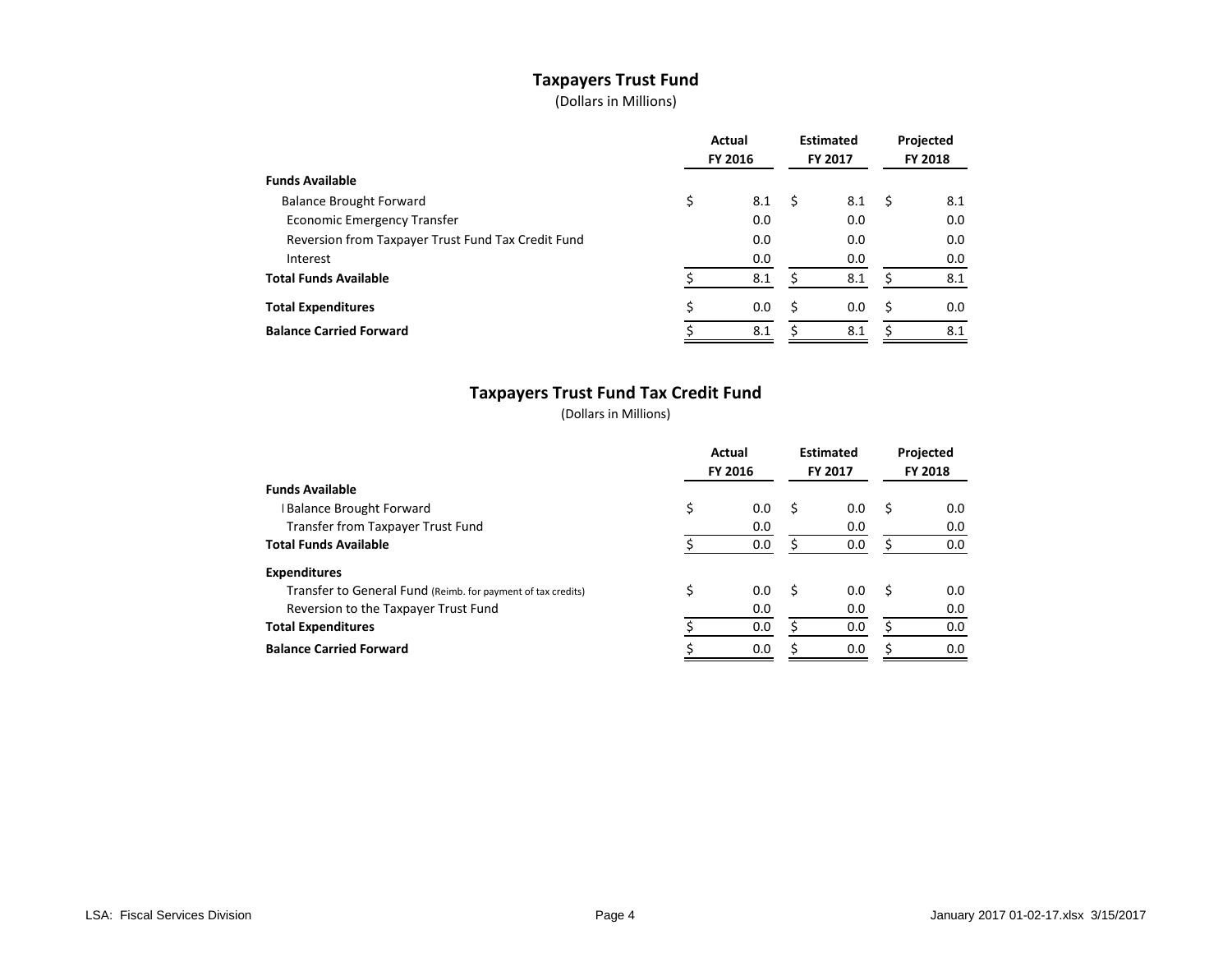#### **State Tax Credit Expected Claims Projection**

(Dollars in Millions)

| <b>Tax Credit Program</b>                                                | FY 2016<br>FY 2017 |       |    | FY 2018 |    |       |
|--------------------------------------------------------------------------|--------------------|-------|----|---------|----|-------|
| <b>Capped Programs</b>                                                   |                    |       |    |         |    |       |
| <b>Accelerated Career Education Tax Credit</b>                           | \$                 | 4.2   | \$ | 3.9     | \$ | 3.9   |
| Agricultural Assets Transfer Tax Credit                                  |                    | 3.4   |    | 4.6     |    | 5.0   |
| <b>Custom Farming Contract Tax Credit</b>                                |                    | 0.0   |    | 0.1     |    | 0.2   |
| Endow Iowa Tax Credit                                                    |                    | 5.4   |    | 5.1     |    | 5.1   |
| <b>Enterprise Zone Program</b>                                           |                    | 7.9   |    | 6.5     |    | 3.8   |
| Enterprise Zone Program - Housing Component                              |                    | 13.0  |    | 16.6    |    | 11.2  |
| High Quality Jobs Program                                                |                    | 38.1  |    | 37.6    |    | 51.3  |
| Historic Preservation and Cultural and Entertainment District Tax Credit |                    | 35.3  |    | 58.1    |    | 56.2  |
| Redevelopment Tax Credit                                                 |                    | 2.6   |    | 6.8     |    | 6.9   |
| Renewable Energy Tax Credit                                              |                    | 5.3   |    | 9.0     |    | 13.0  |
| School Tuition Organization Tax Credit                                   |                    | 10.9  |    | 11.3    |    | 11.4  |
| Solar Energy System Tax Credit                                           |                    | 3.2   |    | 3.7     |    | 3.9   |
| Venture Capital Tax Credit - Innovation Fund                             |                    | 2.1   |    | 1.0     |    | 2.1   |
| Venture Capital Tax Credit - Iowa Fund of Funds                          |                    | 0.9   |    | 1.2     |    | 0.0   |
| Venture Capital Tax Credit - Qualified Bus. or Comm. - Capital Fund      |                    | 1.0   |    | 1.8     |    | 2.1   |
| Venture Capital Tax Credit - Venture Capital Funds                       |                    | 0.0   |    | 0.0     |    | 0.0   |
| Wind Energy Production Tax Credit                                        |                    | 0.8   |    | 2.2     |    | 1.7   |
| Workforce Housing Tax Incentive Program                                  |                    | 0.0   |    | 6.2     |    | 10.6  |
| <b>Total Capped Programs</b>                                             | \$                 | 134.1 | \$ | 175.8   | \$ | 188.3 |
| <b>Uncapped Programs</b>                                                 |                    |       |    |         |    |       |
| <b>Adoption Tax Credit</b>                                               | \$                 | 0.4   | \$ | 0.5     | \$ | 0.9   |
| <b>Biodiesel Blended Fuel Tax Credit</b>                                 |                    | 15.4  |    | 17.8    |    | 17.0  |
| <b>Charitable Conservation Contribution Tax Credit</b>                   |                    | 0.4   |    | 0.7     |    | 0.7   |
| Child and Dependent Care Tax Credit                                      |                    | 5.7   |    | 6.7     |    | 6.5   |
| <b>E15 Gasoline Promotion Tax Credit</b>                                 |                    | 0.1   |    | 0.4     |    | 0.4   |
| <b>E85 Gasoline Promotion Tax Credit</b>                                 |                    | 1.9   |    | 2.2     |    | 2.5   |
| Early Childhood Development Tax Credit                                   |                    | 0.7   |    | 0.7     |    | 0.7   |
| <b>Earned Income Tax Credit</b>                                          |                    | 71.8  |    | 70.9    |    | 71.8  |
| <b>Ethanol Promotion Tax Credit</b>                                      |                    | 1.8   |    | 1.4     |    | 1.1   |
| Farm to Food Donation Tax Credit                                         |                    | 0.0   |    | 0.0     |    | 0.0   |
| Geothermal Heat Pump Tax Credit                                          |                    | 1.6   |    | 2.4     |    | 0.4   |
| <b>Geothermal Tax Credit</b>                                             |                    | 0.0   |    | 0.0     |    | 1.5   |
| Iowa Industrial New Job Training Program (260E)                          |                    | 37.5  |    | 42.5    |    | 43.8  |
| New Capital Investment Program                                           |                    | 0.0   |    | 0.0     |    | 0.0   |
| New Jobs and Income Program                                              |                    | 0.0   |    | 0.0     |    | 0.0   |
| Research Activities Tax Credit                                           |                    | 53.8  |    | 56.8    |    | 63.8  |
| Supplemental Research Activities Tax Credit                              |                    | 7.0   |    | 4.0     |    | 5.6   |
| Targeted Jobs Tax Credit from Withholding                                |                    | 5.0   |    | 4.9     |    | 5.2   |
| Tuition and Textbook Tax Credit                                          |                    | 15.4  |    | 15.2    |    | 15.3  |
| Volunteer Firefighter and EMS Tax Credit                                 |                    | 1.4   |    | 1.3     |    | 1.3   |
| <b>Total Uncapped Programs</b>                                           | \$                 | 219.7 | \$ | 228.5   | \$ | 238.6 |
| <b>Tax Credit Program Total</b>                                          | \$                 | 353.8 | \$ | 404.3   | \$ | 426.9 |
|                                                                          |                    |       |    |         |    |       |

#### Notes:

These estimates are based on the Tax Credit Expected Claims Projection published by the Department of Revenue in December 2016. The table above reflects the tax credits that are likely to be claimed in a given fiscal year based on previous experience. The projected claims are incorporated in the FY 2017 and FY 2018 REC revenue estimates.

The numbers may not equal totals due to rounding.